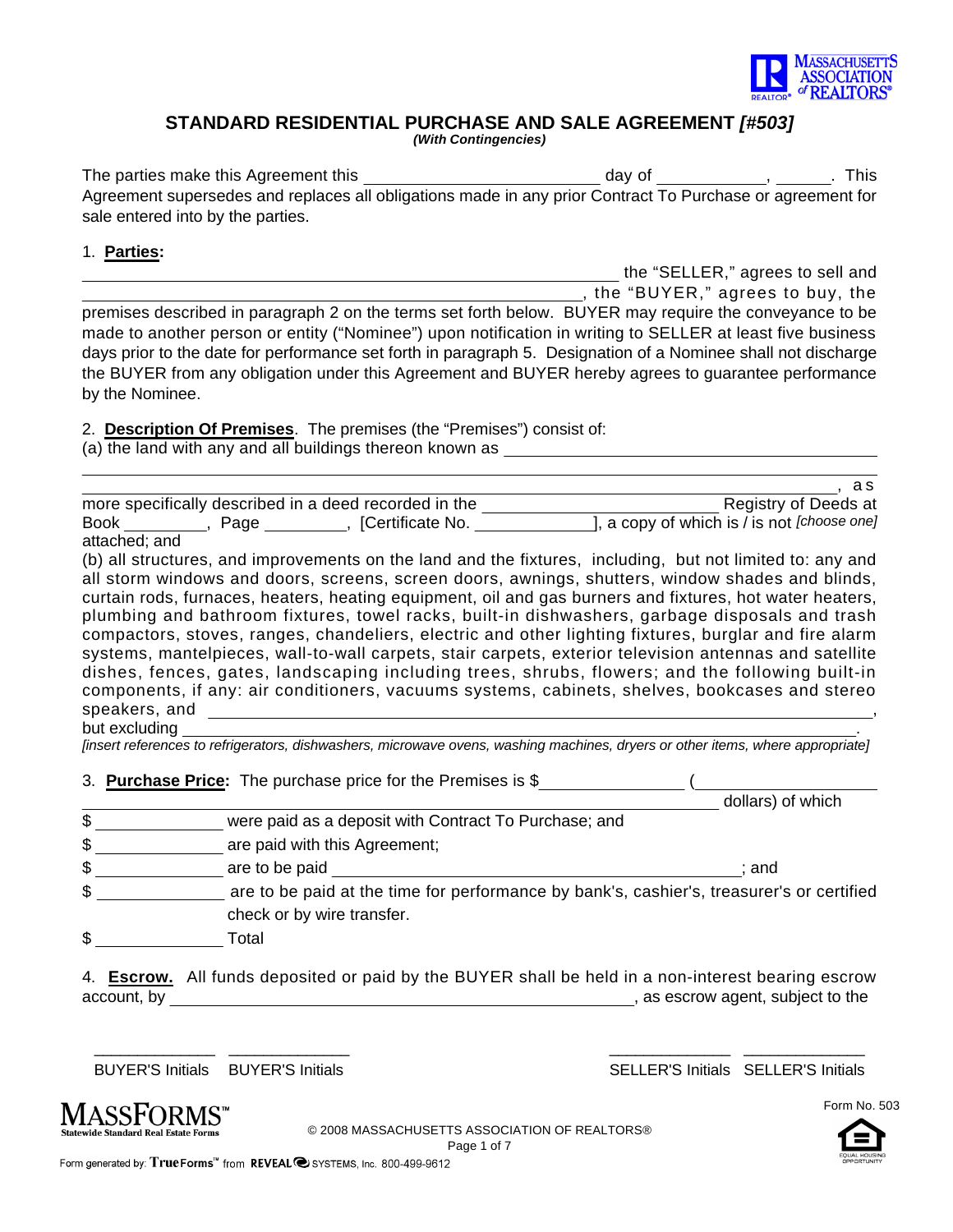terms of this Agreement and shall be paid or otherwise duly accounted for at the time for performance. If a dispute arises between the BUYER and SELLER concerning to whom escrowed funds should be paid, the escrow agent may retain all escrowed funds pending written instructions mutually given by the BUYER and the SELLER. The escrow agent shall abide by any Court decision concerning to whom the funds shall be paid and shall not be made a party to a lawsuit solely as a result of holding escrowed funds. Should the escrow agent be made a party in violation of this paragraph, the escrow agent shall be dismissed and the party asserting a claim against the escrow agent shall pay the agent's reasonable attorneys' fees and costs. *[If interest is to accrue on escrowed funds, indicate to whom it shall be paid.]*

5. **Time For Performance.** The SELLER shall deliver the deed and the BUYER shall pay the balance of the purchase price at  $\_\_\_$  o'clock  $\_\_\_$  m. on the  $\_\_\_\_\_\_\_$  day of  $\_\_\_\_\_\_\_$ ,  $\_\_\_\,,\_\_\_\_$  at the Registry of Deeds, or at such other time and place as is mutually agreed in writing. TIME IS OF THE ESSENCE AS TO EACH PROVISION OF THIS AGREEMENT. Unless the deed and other documents required by this Agreement are recorded at the time for performance, all documents and funds are to be held in escrow, pending prompt rundown of the title and recording (or registration in the case of registered land). SELLER'S attorney or other escrow agent shall disburse funds the next business day following the date for performance, provided that the recording attorney has not reported a problem outside the recording attorney's control.

6. **Title/Plans**. The SELLER shall convey the Premises by a good and sufficient quitclaim deed running to the BUYER or to the BUYER'S nominee, conveying good and clear record and marketable title to the Premises, free from liens and encumbrances, except:

(a) Real estate taxes assessed on the Premises which are not yet due and payable;

(b) Betterment assessments, if any, which are not a recorded lien on the date of this Agreement;

(c) Federal, state and local laws, ordinances, bylaws, rules and regulations regulating use of land, including building codes, zoning bylaws, health and environmental laws;

(d) Rights and obligations in party walls;

(e) Any easement, restriction or agreement of record presently in force which does not interfere with the reasonable use of the Premises as now used;

(f) Utility easements in the adjoining ways;

- (g) Matters that would be disclosed by an accurate survey of the Premises; and
- (h)

*[insert in (h) references to any other easement, restriction, lease or encumbrance which may continue after title is transferred]* If the deed refers to a plan needed to be recorded with it, at the time for performance the SELLER shall deliver the plan with the deed in proper form for recording or registration.

7. **Title Insurance**. BUYER'S obligations are contingent upon the availability (at normal premium rates) of an owner's title insurance policy insuring BUYER'S title to the premises without exceptions other than the standard exclusions from coverage printed in the current American Land Title Association ("ALTA") policy cover, the standard printed exceptions contained in the ALTA form currently in use for survey matters and real estate taxes (which shall only except real estate taxes not yet due and payable) and those exceptions permitted by paragraph 6 of this Agreement.

8. **Closing Certifications and Documents**. The SELLER shall execute and deliver simultaneously with the delivery of the deed such certifications and documents as may customarily and reasonably be required by the

\_\_\_\_\_\_\_\_\_\_\_\_\_\_ \_\_\_\_\_\_\_\_\_\_\_\_\_\_ \_\_\_\_\_\_\_\_\_\_\_\_\_\_ \_\_\_\_\_\_\_\_\_\_\_\_\_\_

BUYER'S Initials BUYER'S Initials SELLER'S Initials SELLER'S Initials





© 2008 MASSACHUSETTS ASSOCIATION OF REALTORS® Page 2 of 7

Form generated by: True Forms<sup>tor</sup> from REVEAL<sup>O</sup>SYSTEMS, Inc. 800-499-9612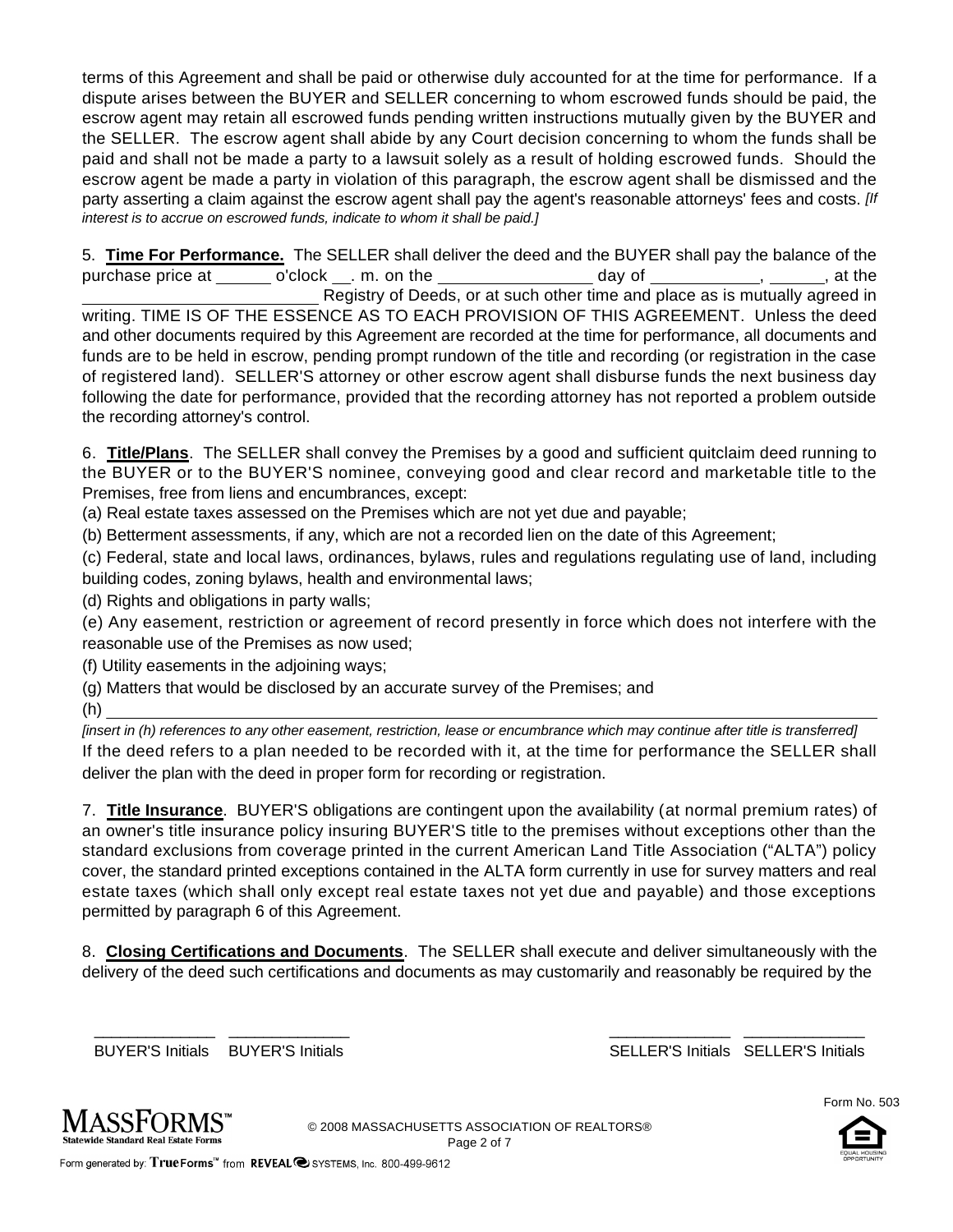BUYER'S attorney, BUYER'S lender, BUYER'S lender's attorney or any title insurance company insuring the BUYER'S title to the Premises, including, without limitation, certifications and documents relating to: (a) parties in possession of the premises; (b) the creation of mechanics' or materialmen's liens; and SELLER'S satisfaction of requirements concerning UFFI imposed upon residential sellers by statute and applicable regulations; (c) the HUD-1 Settlement Statement and other financial affidavits and agreements as may reasonably be required by the lender or lender's attorney; (d) the citizenship and residency of SELLER as required by law; and (e) information required to permit the closing agent to report the transaction to the Internal Revenue Service. At the time of delivery of the deed, the SELLER may use monies from the purchase to clear the title, provided that all documents related thereto are recorded with the deed or within a reasonable time thereafter acceptable to the BUYER and, provided further, that discharges of mortgages from banks, credit unions, insurance companies and other institutional lenders may be recorded within a reasonable time after recording of the deed in accordance with usual conveyancing practices. The SELLER'S spouse hereby agrees to release all statutory, common law or other rights or interest in the Premises and to execute the deed, if necessary.

9. **Possession And Condition Of Premises**. At the time for performance the SELLER shall give the BUYER possession of the entire Premises, free of all occupants and tenants and of all personal property, except property included in the sale or tenants permitted to remain. At the time for performance the Premises also shall comply with the requirements of paragraph 6, and be broom clean and in the same condition as the Premises now are, reasonable wear and tear excepted, with the SELLER to have performed all maintenance customarily undertaken by the SELLER between the date of this Agreement and the time for performance, and there shall be no outstanding notices of violation of any building, zoning, health or environmental law, bylaw, code or regulation, except as agreed. The BUYER shall have the right to enter the Premises within forty-eight (48) hours prior to the time for performance or such other time as may be agreed and upon reasonable notice to SELLER for the purpose of determining compliance with this paragraph. At the time of recording of the deed, or as otherwise agreed, the SELLER shall deliver to BUYER all keys to the Premises, garage door openers and any security codes. Until delivery of the deed, the SELLER shall maintain fire and extended coverage insurance on the Premises in the same amount as currently insured.

10. **Extension Of Time For Performance**. If the SELLER cannot convey title as required by this Agreement or cannot deliver possession of the Premises as agreed, or if at the time of the delivery of the deed the Premises do not conform with the requirements set forth in this Agreement or the BUYER is unable to obtain title insurance in accordance with paragraph 7, upon written notice given no later than the time for performance from either party to the other, the time for performance shall be automatically extended for thirty (30) days, except that if BUYER'S mortgage commitment expires or the terms will materially and adversely change in fewer than thirty (30) days, the time for performance set forth in paragraph 5 shall be extended to one business day before expiration of the mortgage commitment. SELLER shall use reasonable efforts to make title conform or to deliver possession as agreed, or to make the Premises conform to the requirements of this Agreement. Excluding discharge of mortgages and liens, about which the SELLER has actual knowledge at the time of signing this Agreement, the SELLER shall not be required to incur costs or expenses totaling in excess of one-half  $\mathcal{V}_2$  of one percent of the purchase price to make the title or the Premises conform or to deliver possession as agreed. If at the expiration of the time for performance, or if there has been an extension, at the expiration of the time for performance as extended, the SELLER, despite reasonable efforts, cannot make the title or Premises conform, as agreed, or cannot deliver possession, as agreed, or if during the period of this Agreement or any extension thereof, the SELLER has been unable to use proceeds from an insurance claim, if any, to make the Premises conform, then, at the BUYER'S election,

BUYER'S Initials BUYER'S Initials SELLER'S Initials SELLER'S Initials

Form No. 503



© 2008 MASSACHUSETTS ASSOCIATION OF REALTORS® Page 3 of 7

\_\_\_\_\_\_\_\_\_\_\_\_\_\_ \_\_\_\_\_\_\_\_\_\_\_\_\_\_ \_\_\_\_\_\_\_\_\_\_\_\_\_\_ \_\_\_\_\_\_\_\_\_\_\_\_\_\_

Form generated by: True Forms<sup>tw</sup> from REVEAL<sup>O</sup>SYSTEMS, Inc. 800-499-9612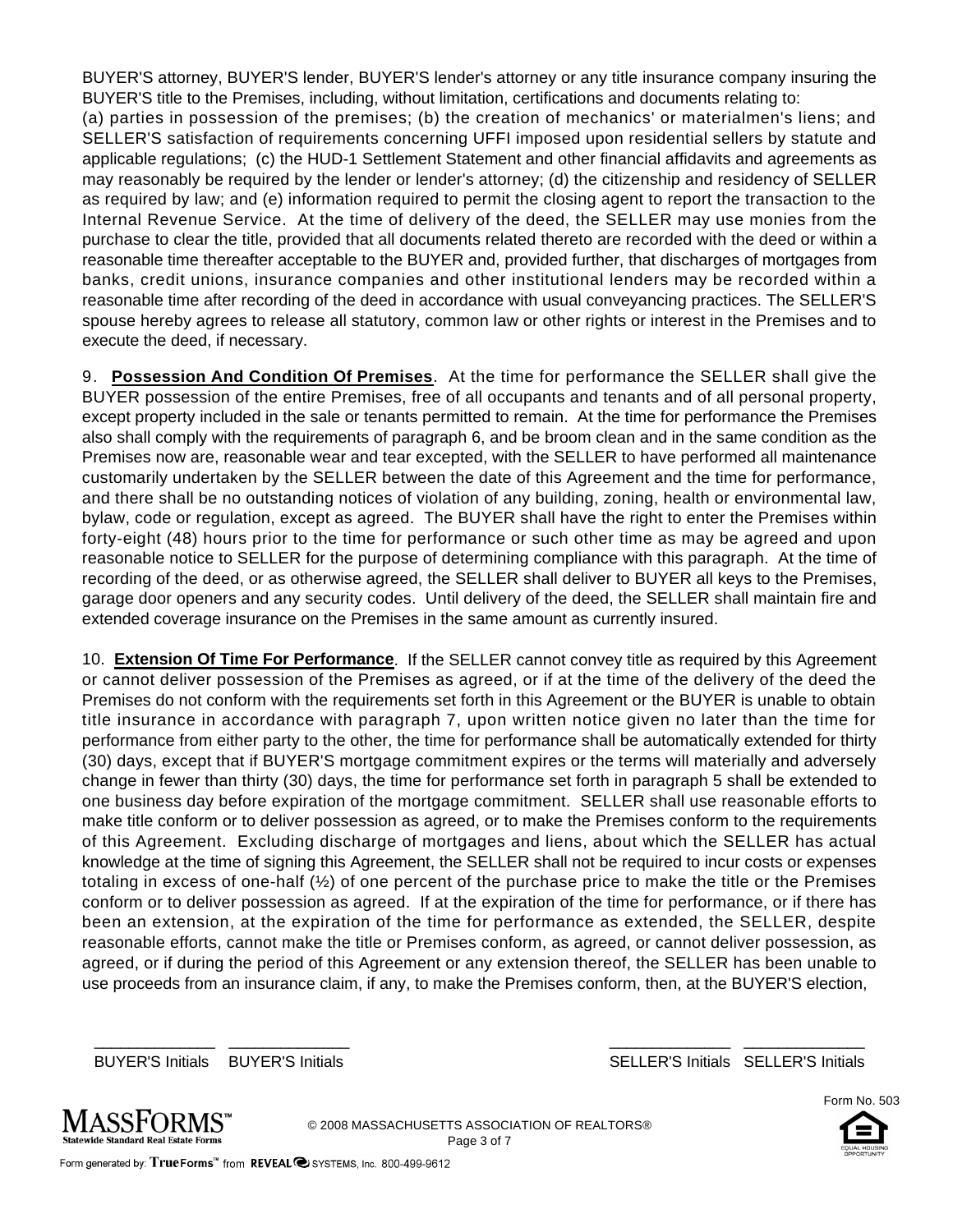any payments made by the BUYER pursuant to this Agreement shall be immediately returned. Upon return of all such funds, all obligations of the BUYER and SELLER shall terminate and this Agreement shall automatically become void and neither the BUYER nor SELLER shall have further recourse or remedy against the other.

11. **Nonconformance Of Premises.** If the Premises do not conform to the requirements of paragraph 9 because they have been damaged by fire or other casualty (occurring after the date of this Agreement) that is covered by insurance, then the BUYER shall have the right to elect whether or not to proceed to accept the Premises and take title. If BUYER elects to proceed BUYER shall have the right to elect to have the SELLER pay or assign to the BUYER, at the time for performance, the proceeds recoverable on account of such insurance, less any cost reasonably incurred by the SELLER for any incomplete repairs or restoration. If the SELLER, despite reasonable efforts, has neither been able to restore the Premises to its former condition nor to pay or assign to the BUYER the appropriate portion of insurance proceeds, the BUYER shall have the right to elect to have the SELLER give the BUYER a credit toward the purchase price, for the appropriate amount of insurance proceeds recoverable less any costs reasonably incurred by the SELLER for any incomplete restoration.

12. **Acceptance Of Deed**. The BUYER shall have the right to accept such title to the Premises as the SELLER can deliver at the time for performance and if extended, shall have such right at the time for performance, as extended. The BUYER shall also have the right to accept the Premises in the then current condition and to pay the purchase price without reduction of price. Upon notice in writing of BUYER'S decision to accept the Premises and title, the SELLER shall convey title and deliver possession. Acceptance of a deed by the BUYER or BUYER'S nominee, if any, shall constitute full performance by the SELLER and shall be deemed to release and discharge the SELLER from every duty and obligation set forth in this Agreement, except any duty or obligation of the SELLER that the SELLER has agreed to perform after the time for performance. Notwithstanding the foregoing, the warranties, if any, made by the SELLER shall survive delivery of the deed.

13. **Adjustments.** At the time for performance of this Agreement adjustments shall be made as of the date of performance for current real estate taxes, fuel value, water rates, sewer use charges, collected rents, uncollected rents (if and when collected by either party), security deposits, prepaid premiums on insurance if assigned. The net total of such adjustments shall be added to or deducted from the purchase price payable by the BUYER at the time for performance. If the real estate tax rate or assessment has not been established at the time for performance, apportionment of real estate taxes shall be made on the basis of the tax for the most recent tax year with either party having the right to request apportionment from the other within twelve months of the date that the amount of the current year's tax is established. *[If tenants will continue to occupy the Premises, use of the Rental Property Addendum to Purchase And Sale Agreement should be considered.]*

| 14. Acknowledgment Of Fee Due Broker. The SELLER and BUYER acknowledge that a fee of                        |     |                    |
|-------------------------------------------------------------------------------------------------------------|-----|--------------------|
|                                                                                                             | (\$ | ) for professional |
| services shall be paid by the SELLER to                                                                     |     | , the "BROKER",    |
| at the time for performance. In the event of a conflict between the terms of this Agreement and a prior fee |     |                    |
| agreement with BROKER, the terms of the prior fee agreement shall control unless BROKER has expressly       |     |                    |
| agreed to a change in writing. The BUYER and SELLER acknowledge receipt of a notice from BROKER,            |     |                    |
| pursuant to 254 of the Code of Massachusetts Regulations Section 3.0 (13), regarding any agency             |     |                    |

BUYER'S Initials BUYER'S Initials SELLER'S Initials SELLER'S Initials





© 2008 MASSACHUSETTS ASSOCIATION OF REALTORS® Page 4 of 7

\_\_\_\_\_\_\_\_\_\_\_\_\_\_ \_\_\_\_\_\_\_\_\_\_\_\_\_\_ \_\_\_\_\_\_\_\_\_\_\_\_\_\_ \_\_\_\_\_\_\_\_\_\_\_\_\_\_

Form generated by: True Forms<sup>"</sup> from REVEAL @ SYSTEMS, Inc. 800-499-9612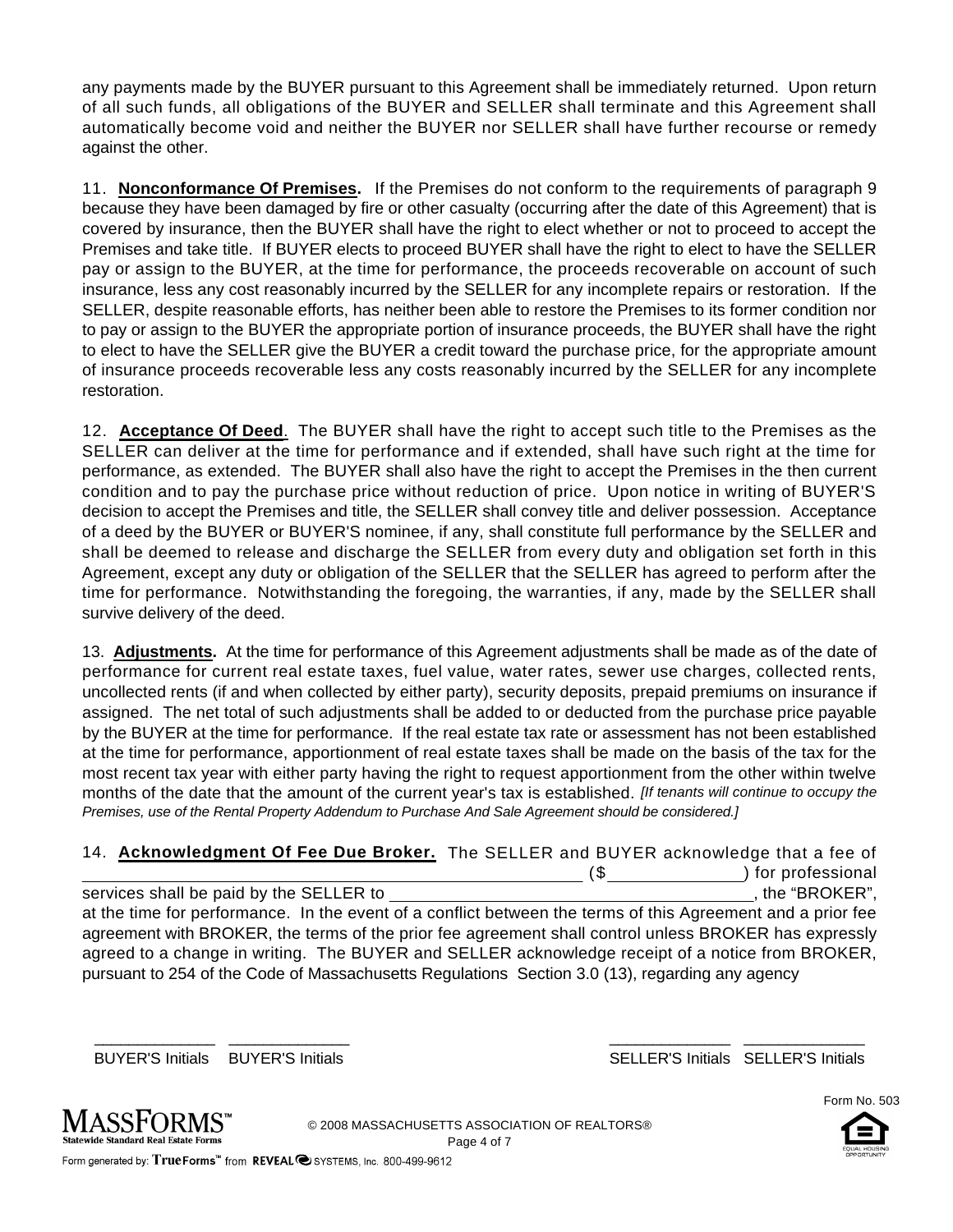relationship of the BROKER with the BUYER and/or the SELLER. The BUYER and SELLER understand that , a real estate broker, is seeking a fee from *,* for services rendered as a seller's subagent /

buyer's agent / facilitator (non-agent) [*choose one].* The BUYER further represents and warrants that there is no other broker with whom BUYER has dealt in connection with the purchase of the Premises.

15. **Buyer's Default**. If the BUYER or BUYER'S Nominee breaches this Agreement, all escrowed funds paid or deposited by the BUYER shall be paid to the SELLER as liquidated damages. Receipt of such payment shall constitute the SELLER'S sole remedy, at law, in equity or otherwise, for BUYER'S default. The BUYER and SELLER agree that in the event of default by the BUYER the amount of damages suffered by the SELLER will not be easy to ascertain with certainty and, therefore, BUYER and SELLER agree that the amount of the BUYER'S deposit represents a reasonable estimate of the damages likely to be suffered.

16. **Buyer's Financing.** *(Delete If Waived)* The BUYER'S obligation to purchase is conditioned upon obtaining a written commitment for mortgage financing in the amount of \$ at prevailing rates, terms and conditions by . The BUYER shall have an obligation to act reasonably diligently to satisfy any condition within BUYER'S control. If, despite such diligent efforts, the BUYER has been unable to obtain such written commitment, the BUYER may terminate this Agreement by giving written notice that is received by SELLER or SELLER'S agent by 5:00 p.m. on the calendar day after the date set forth above. In the event that notice has not been actually or constructively received, this condition is deemed waived. In the event that due notice has been received, all monies deposited or paid by the BUYER shall be returned and all obligations of the BUYER and SELLER pursuant to this Agreement shall cease and this Agreement shall become void. In no event shall the BUYER be deemed to have used reasonable efforts to obtain financing unless the BUYER has submitted at least one (1) application to a licensed mortgage lender by and acted reasonably promptly in providing any additional information requested by the mortgage lender.

17. **Inspections/Survey.** Buyer has had an opportunity to conduct all inspections and accepts the condition of the property as is, subject to any work expressly agreed in writing to be performed at the expense of Seller. Notwithstanding the foregoing, the Buyer has days from the date of this Agreement to complete inspection of by consultant(s) regularly in the business of conducting said inspections, of BUYER'S own choosing, and at BUYER'S sole cost. If the results are not satisfactory to BUYER, in BUYER'S sole discretion, BUYER shall have the right to give written notice received by the SELLER or SELLER'S agent by 5:00 p.m. on the calendar day after the date set forth above, terminating this Agreement. Upon receipt of such notice this Agreement shall be void and all monies deposited by the BUYER shall be returned. Failure to provide timely notice of termination shall constitute a waiver. In the event that the BUYER does not exercise the right to have such inspection(s) or to so terminate, the SELLER and the listing broker are each released from claims relating to the condition of the Premises that the BUYER or the BUYER'S consultants could reasonably have discovered.

18. **Lead Paint Laws.** For premises built before 1978 BUYER acknowledges receipt of the "Department of Public Health Property Transfer Notification" regarding the Lead Law, acknowledges verbal notification of the possible presence of lead hazards and the provisions of the Federal and Massachusetts Lead Laws and regulations, including the right to inspect for dangerous levels of lead. Occupancy of premises containing dangerous levels of lead by a child under six years of age is prohibited, subject to exceptions permitted by law. BUYER further acknowledges that neither the SELLER nor any real estate agent has made any

BUYER'S Initials BUYER'S Initials SELLER'S Initials SELLER'S Initials

Form No. 503



© 2008 MASSACHUSETTS ASSOCIATION OF REALTORS® Page 5 of 7

\_\_\_\_\_\_\_\_\_\_\_\_\_\_ \_\_\_\_\_\_\_\_\_\_\_\_\_\_ \_\_\_\_\_\_\_\_\_\_\_\_\_\_ \_\_\_\_\_\_\_\_\_\_\_\_\_\_

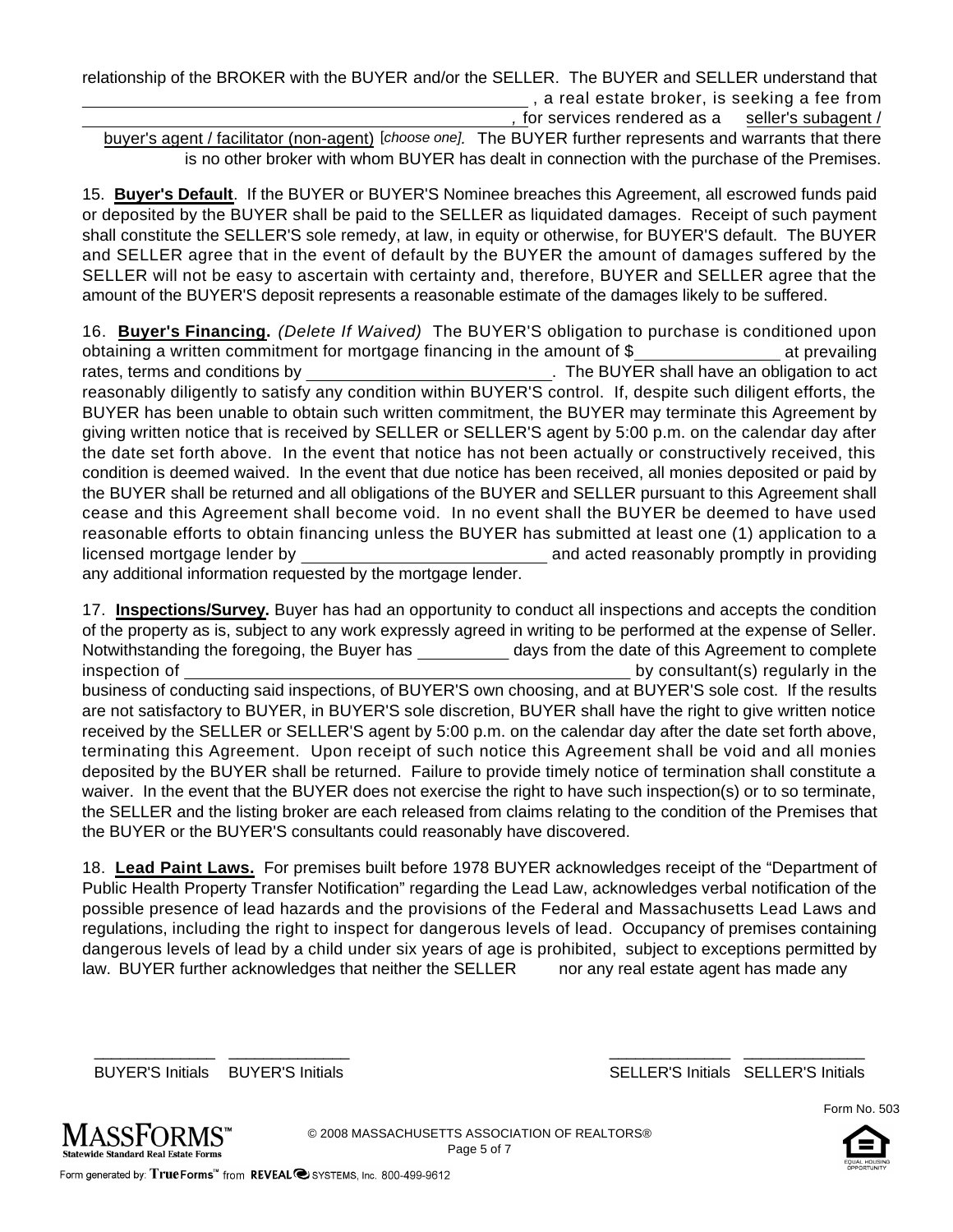representation, express or implied, regarding the absence of lead paint or compliance with any lead law, except as set forth in writing. BUYER assumes full responsibility for compliance with all laws relating to lead paint removal, if required by law, and related matters (in particular, without limitation, Mass. G. L., c. 111, § 197), and BUYER assumes full responsibility for all tests, lead paint removal and other costs of compliance. Pursuant to 40 CMR 745.113(a), the Property Transfer Notification Certification is attached to this agreement.

19. **Certificate of Approved Installation.** The SELLER shall equip the residential structure on the Premises with approved smoke detectors and Carbon Monoxide Detectors and furnish BUYER with Certificate of Approved Installation from the local Fire Department at the time for performance to the extent required by law as well as any wood stove permit, if any, required by law, regulation or ordinance.

20. Warranties And Representations. The SELLER represents and warrants that the Premises  $\Box$  is / **lis not** *[choose one]* **served by a septic system or cesspool. [If yes, a copy of the Title 5 Addendum is** attached.] The SELLER further represents that there  $\Box$  is /  $\Box$  is not /  $\Box$  has no knowledge of [*choose one*] underground storage tank. The SELLER further represents and warrants that SELLER has full authority to enter into this Agreement. The buyer is not relying upon any representation, verbal or written, from any real estate broker or licensee concerning legal use. Any reference to the category (single family, multifamily, residential, commercial) or the use of this property in any advertisement or listing sheet, including the number of units, number of rooms or other classification is not a representation concerning legal use or compliance with zoning by-laws, building code, sanitary code or other public or private restrictions by the broker. The BUYER understands that if this information is important to BUYER, it is the duty of the BUYER to seek advice from an attorney or written confirmation from the municipality. In addition, the BUYER acknowledges that there are no warranties or representations made by the SELLER or any broker on which BUYER relies in making this Offer, except those previously made in writing and the following:

*[If none, state "none"; if any listed, indicate by whom the warranty or representation was made.]*

21. **Notices.** All notices required or permitted to be made under this Agreement shall be in writing and delivered in hand, sent by certified mail, return receipt requested or sent by United States Postal Service overnight Express Mail or other overnight delivery service, addressed to the BUYER or SELLER or their authorized representative at the address set forth in this paragraph. Such notice shall be deemed to have been given upon delivery or, if sent by certified mail on the date of delivery set forth in the receipt or in the absence of a receipt three business days after deposited or, if sent by overnight mail or delivery, the next business day after deposit with the overnight mail or delivery service, whether or not a signature is required. Acceptance of any notice, whether by delivery or mail, shall be sufficient if accepted or signed by a person having express or implied authority to receive same. Notice shall also be deemed adequate if given in any other form permitted by law. *[If there are multiple buyers, identify the mailing address of each buyer in paragraph 23.]*

BUYER: SELLER:

Address: Address:

22. **Counterparts / Facsimiles / Construction Of Agreement.** This Agreement may be executed in counterparts. Signatures transmitted by facsimile shall have the effect of original signatures. This Agreement shall be construed as a Massachusetts contract ; is to take effect as a sealed

\_\_\_\_\_\_\_\_\_\_\_\_\_\_ \_\_\_\_\_\_\_\_\_\_\_\_\_\_ \_\_\_\_\_\_\_\_\_\_\_\_\_\_ \_\_\_\_\_\_\_\_\_\_\_\_\_\_

BUYER'S Initials BUYER'S Initials SELLER'S Initials SELLER'S Initials



© 2008 MASSACHUSETTS ASSOCIATION OF REALTORS® Page 6 of 7



Form No. 503